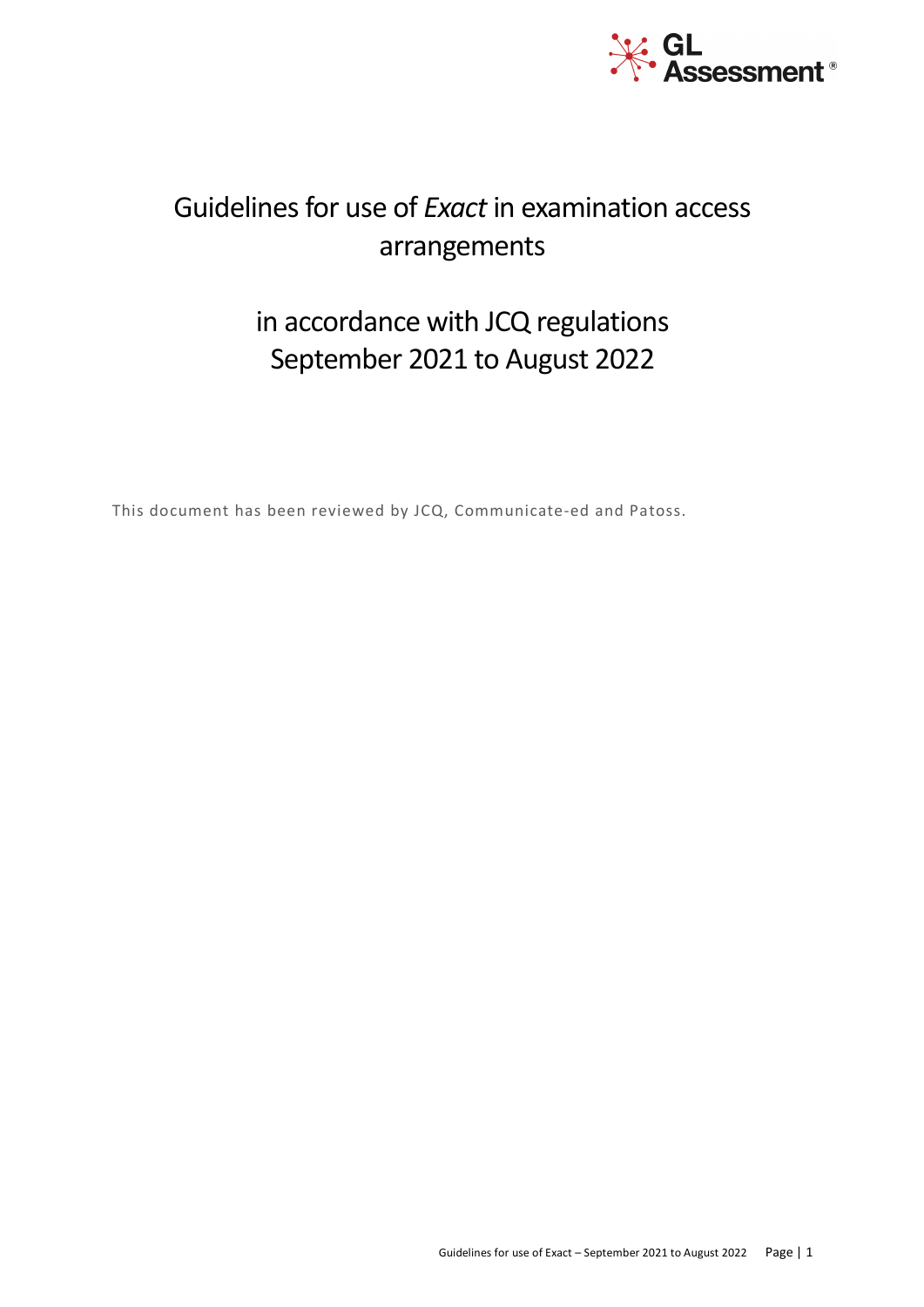

### Purpose

The purpose of these guidelines is to clarify how *Exact* may be used when assessing students for examination access arrangements, which are governed by regulations set out in the document *'Adjustments for candidates*  with disabilities and learning difficulties: Access Arrangements and Reasonable Adjustments' published annually by the Joint Council for Qualifications (JCQ) (hereinafter referred to as *'JCQ AARA').*

### General

*Exact* is a fully computerised, UK nationally standardised suite of literacy tests for the age range 11 years 0 months to 24 years 11 months. It can be used by Access Arrangements Assessors as an integral part of their assessment of students who may require examination access arrangements and the results from *Exact* can be entered into Part 2 of JCQ Form 8.

An Access Arrangements Assessor is

- a teacher who holds a postgraduate qualification at or equivalent to Level 7 which covers at least 100 hours in individual psychometric assessment [see JCQ AARA 2021/22, Section 7.3.4] or
- a specialist assessor who holds a current Assessment Practicing Certificate (APC) as awarded by the Professional Association of Teachers of Students with Specific Learning Difficulties (Patoss), Dyslexia Action or the British Dyslexia Association (BDA) or
- a Health and Care Professions Council (HCPC) registered psychologist

The sections below outline exactly how the results from *Exact* may be used for this purpose.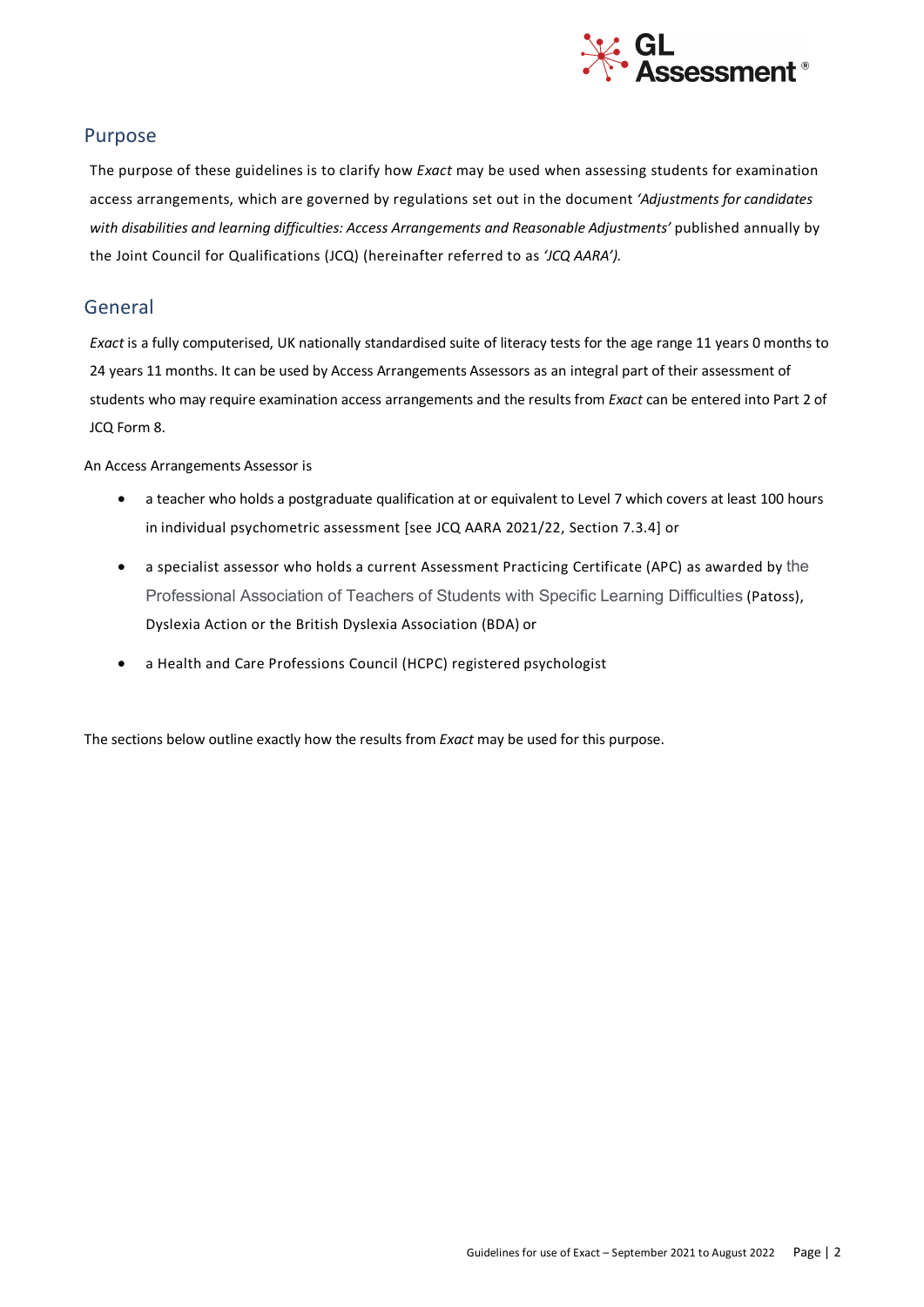

- 1. **No single test on its own is adequate and** *Exact* **must not be viewed as the complete assessment solution; results from other tests are likely to be required.** Candidates needing access arrangements may have difficulties in any one of a number of skills, and assessors will be able to draw on range of assessment tools in order to confirm such difficulties.
- 2. Before an assessment, the SENCo must complete Part 1 of Form 8. The candidate must be assessed in light of the picture of need and background information as detailed within Part 1. All test results must be backed up by evidence showing that the access arrangement requested reflects the support given to the student, i.e. 'painting the picture' of the student's need for the arrangements *[see JCQ AARA 2021/22, Section 4.2.5].* This is commonly referred to as 'normal way of working'.
- 3. *Exact* may also be used as a screening tool to help identify students who may qualify for access arrangements, and who will require further assessment by an Access Arrangement Assessor. If *Exact* is used solely as a screening test, the results would be included within Part 1 of Form 8 (not Part 2).
- 4. Screening may be administered by a suitably qualified Access Arrangement Assessor or by a nonspecialist member of staff who is competent in test administration, but does not hold an assessor qualification (e.g. a SENCo or trained Higher Level Teaching Assistant). If *Exact* is administered by a non-specialist the results cannot be entered into Part 2 of JCQ Form 8. All tests in Part 2 must be administered by a qualified Access Arrangement Assessor who must sign to say that they carried out those assessments. If *Exact* has been used as a screening test by a non-specialist, the student may be retested by an Access Arrangement Assessor using the parallel (equivalent) form of *Exact* – see the *Exact Administrator's Manual* (accessed from the program and from the GL website).
- 5. *Exact* is available for individual use or multiple users. *Exact* should be administered in accordance with the instructions given in the *Exact Administrator's Manual*. As with all tests, it is important to supervise students closely when administering the test, whether screening or carrying out an access arrangement assessment. Those who don't engage fully with the tasks may have questionable results.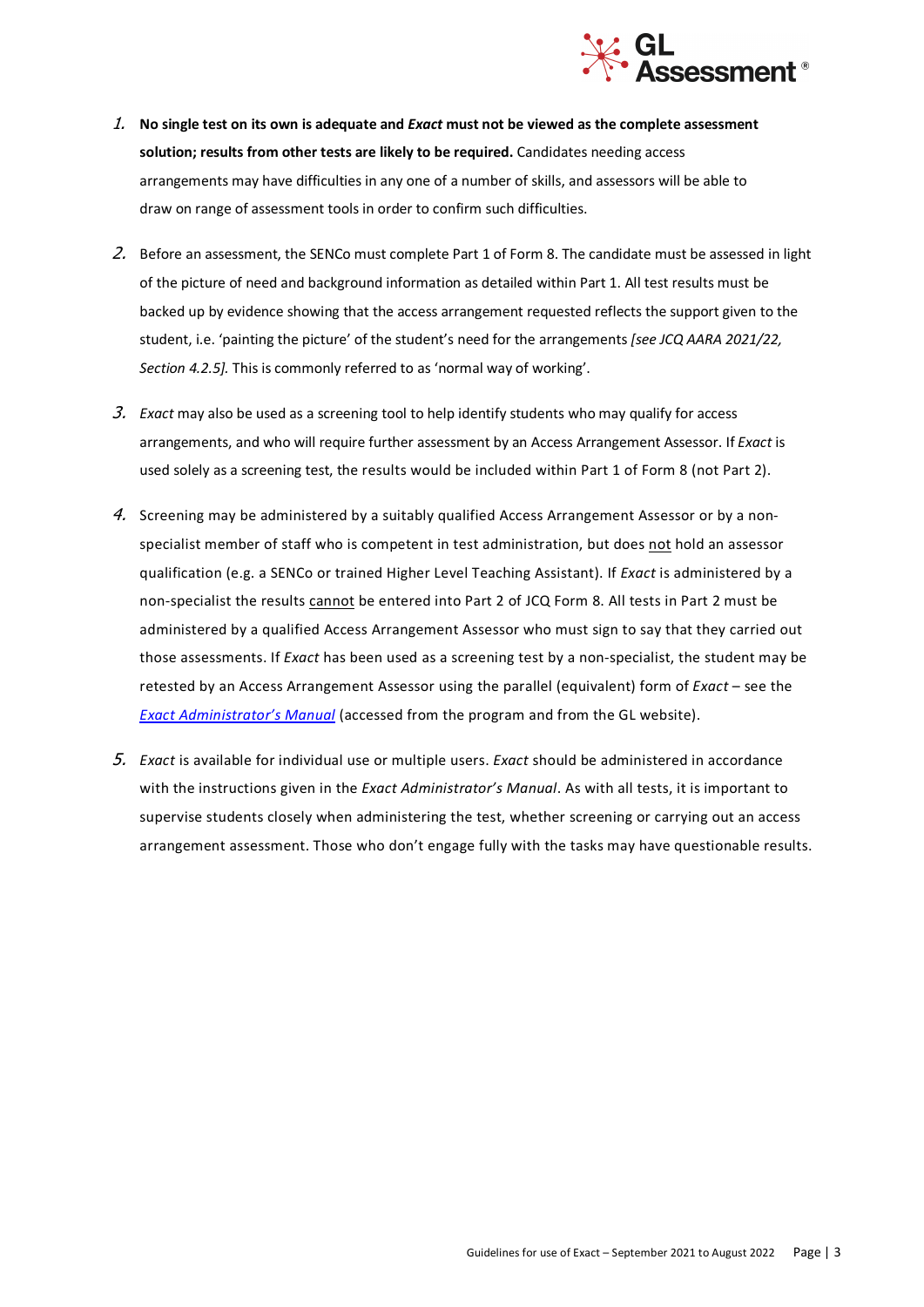

## Extra time in exams

The current JCQ Regulations require assessment evidence for 25% extra time of at least two below average standardised scores of 84 or less, or one below average and one low average standardised score between 85 and 89. The scores must relate to different areas of speed of working: speed of reading text, speed of writing, or cognitive processing measures which have a substantial and long-term adverse effect on speed of working.

The following results from *Exact* are appropriate when applying for 25% extra time in examinations.

#### • **Reading Comprehension Speed**

(below average standard score of 84 or less, or low average standard score between 85 and 89) *[JCQ AARA 2021/22, Section 5.2.2]*

- 5. The *Exact* Comprehension Speed measure is valuable in showing those students (e.g. compensated dyslexics) who can read accurately but slowly, or who need to re-read text several times to absorb its meaning. It is one of the few timed tests of reading comprehension speed. The test is easy to administer and, being a computer-based test, it is free from administrator bias or inconsistency. However, some students may attempt the test too quickly by just guessing without giving the questions proper consideration. This, of course, is a potential factor in any multiple-choice test, not only computer-based tests. Before they start the test, the administrator should therefore point out to students that they should make use of all the time allowed and should try to get as many answers right as possible. They are not expected to answer all the questions, and if they complete the test too quickly their score will not be valid.
- 6. Where a candidate uses a reader/computer reader or an examination reading pen, a score for Reading Comprehension Speed cannot contribute to the evidence for extra time.

#### • **Handwriting to Dictation**

(below average standard score of 84 or less, or low average standard score between 85 and 89) *[JCQ AARA 2021/22, Section 5.2.2].*

- 5. As a measure of writing speed, the *Exact* Handwriting to Dictation can be used as one of the two measures providing core evidence for 25% extra time where the candidate's standard score is in the below average range (a standard score of 84 or less) or low average range (a standard score between 85 and 89).
- 6. Where a candidate uses a word processor, a scribe or speech recognition technology, a score for *Exact* Handwriting to Dictation cannot contribute to the evidence for extra time.
- 7. Either two below average standard scores of 84 or less or one below average standard score and one low average standard score between 85 and 89 in appropriate tests are regarded as the 'standard expected categories' of assessment evidence for 25% extra time for candidates with learning difficulties. However, the JCQ AARA also allows, in 'rare and exceptional' cases, two standard scores *within the low average* range (85-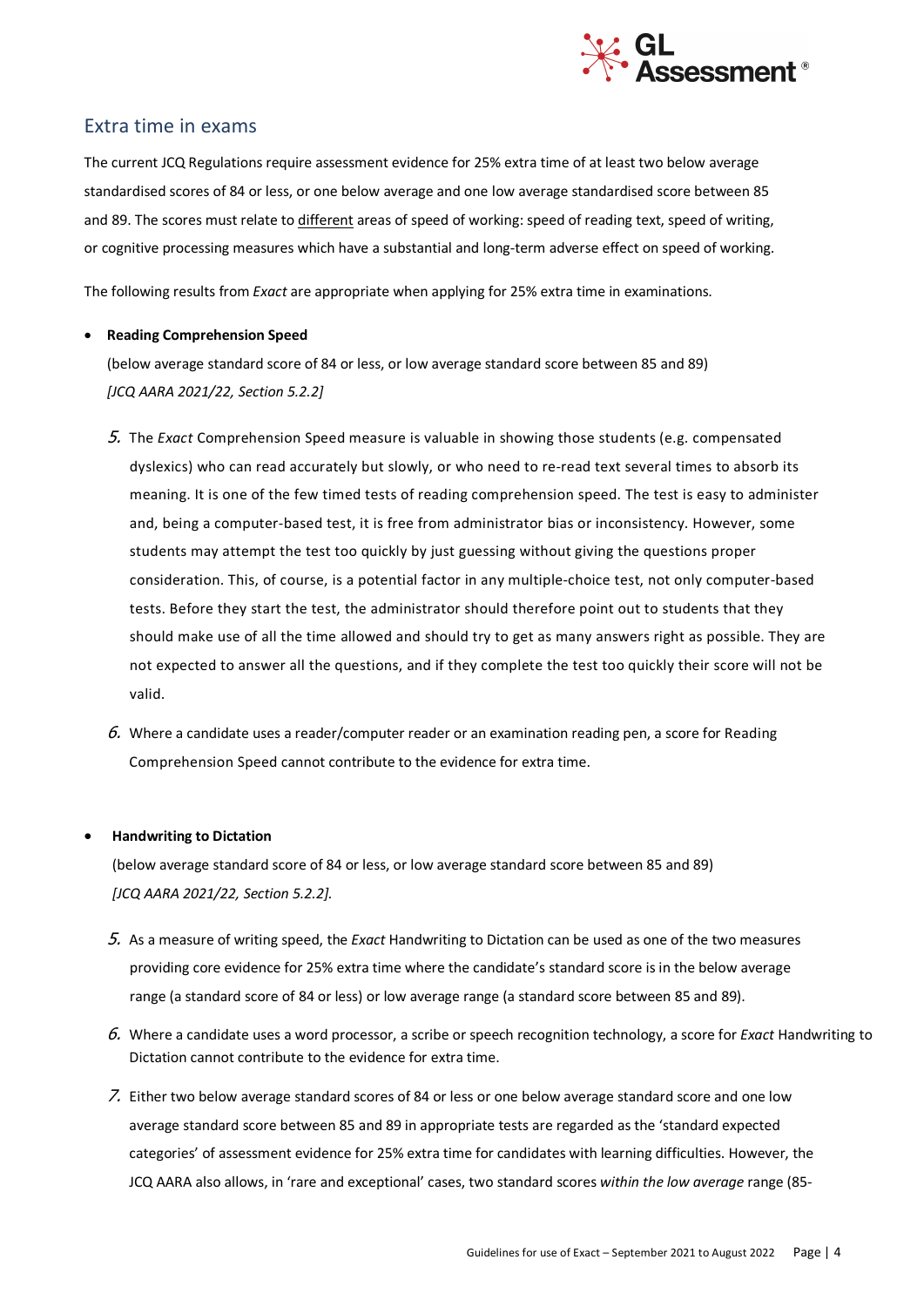

89) from at least 2 different areas of speed of working (e.g. two low average scores relating to speed of reading comprehension and speed of writing would be acceptable, whereas two low average standardised scores relating to speed of reading and speed of reading comprehension would not be acceptable) to be cited in the case of 25% extra time. These applications will need to be referred to the Awarding Body for approval. There must, of course, be supporting evidence regarding the student's normal way of working to back up these low average scores [see *JCQ AARA 2021/22, Section 5.2.2* for details]*.*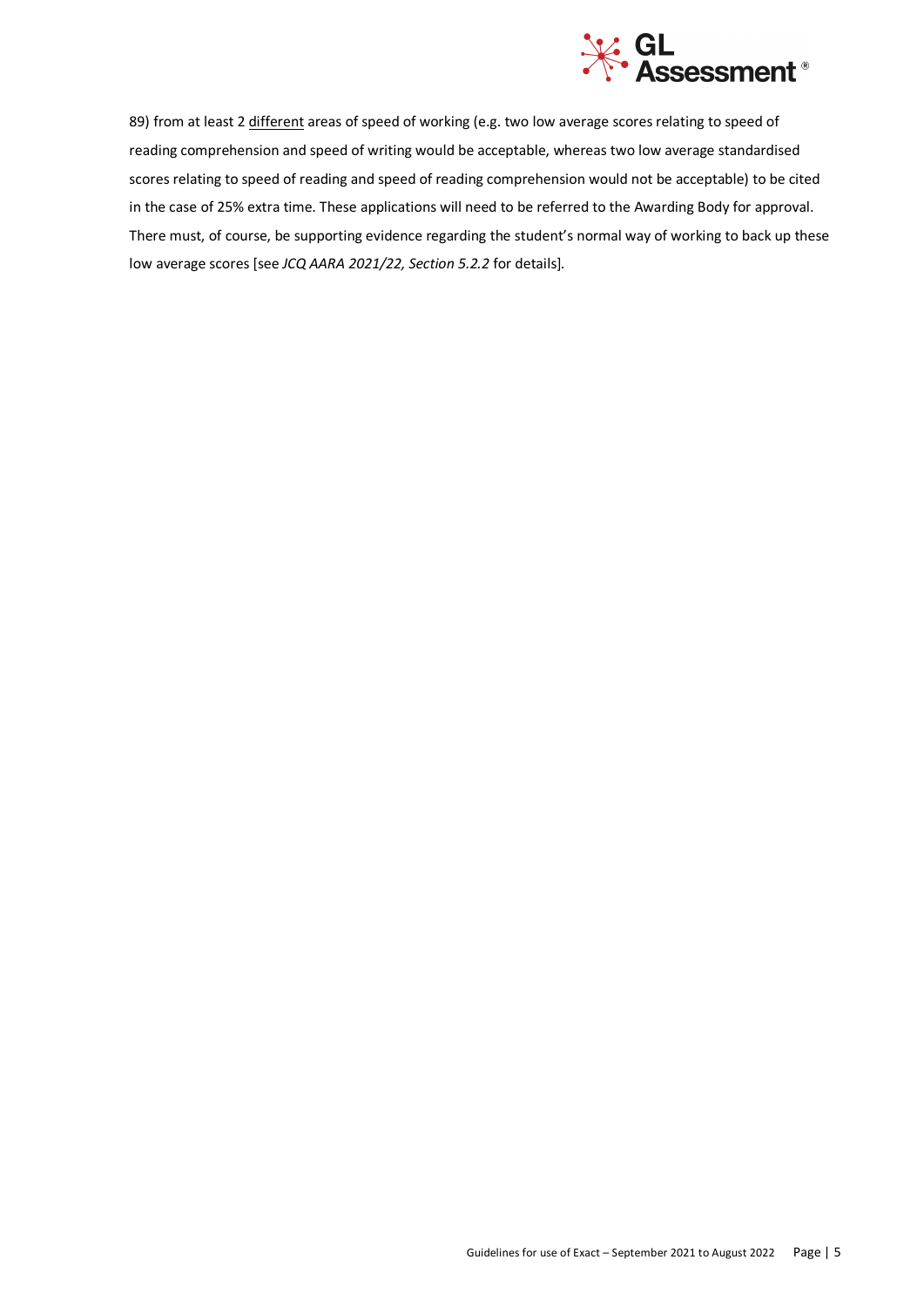

## Writing: Use of a scribe or speech recognition technology or word processor with spell check/grammar check/predictive text enabled

The following results from *Exact* are appropriate when applying to use a scribe or speech recognition technology or a word processor with spell check, grammar check and/or predictive text enabled in examinations.

- **Spelling** (standard score 84 or below) with unrecognisable spelling attempts *[JCQ AARA 2021/22, Section 7.5.11].*
	- $8.$  In addition to the requirement for a below average score for spelling accuracy, the student's spelling attempts should be analysed to determine whether they are recognisable as the target words. Spelling errors that are fully plausible and easily readable are unlikely to impact on the examiner's ability to read the student's work. However, where spelling attempts are unrecognisable, the student may need to use a scribe, speech recognition technology or word processor with spell check enabled to fully demonstrate knowledge and understanding. *[JCQ AARA 2021/22, Section 5.7].*
- **Handwriting to Dictation** (standard score 84 or below) *[JCQ AARA 2021/22, Section 7.5.11].*
	- 9. The *Handwriting to Dictation test* in *Exact* can be used within Part 2 as evidence for the use of a scribe as it provides a measure of writing speed. Students with illegible or very slow handwriting can be apparent from the results of the dictation test in *Exact*, and their typing speed and accuracy in the *Typing to Dictation test* can help to determine whether they might need to use a word processor or have a scribe (it should be noted, however, that typing speed alone is not a measure upon which to award a scribe and is not recorded as core evidence in Part 2 of Form 8). If a student is going to use a word processor in examinations with spell check, grammar check and word prediction functions disabled, no further individual evidence is required provided it is the student's normal way of working *[see JCQ AARA 2021/22, Section 5.8].* However, the *Typing to Dictation* test on *Exact* can provide useful information on the student's ability to type (both typing speed, expressed in words per minute and a standard score, and accuracy).
	- 10. A few students handwrite adequately to dictation but write slowly when free writing; this discrepancy is valuable because it shows that their difficulty is not with the mechanics of writing but with 'thinking time' or in some cases uncertainty because of spelling difficulties. These students require further assessment of their free writing, processing speeds and spelling, and may require extra time rather than a scribe. Spelling difficulties alone, however, are not a measure upon which to award extra time.